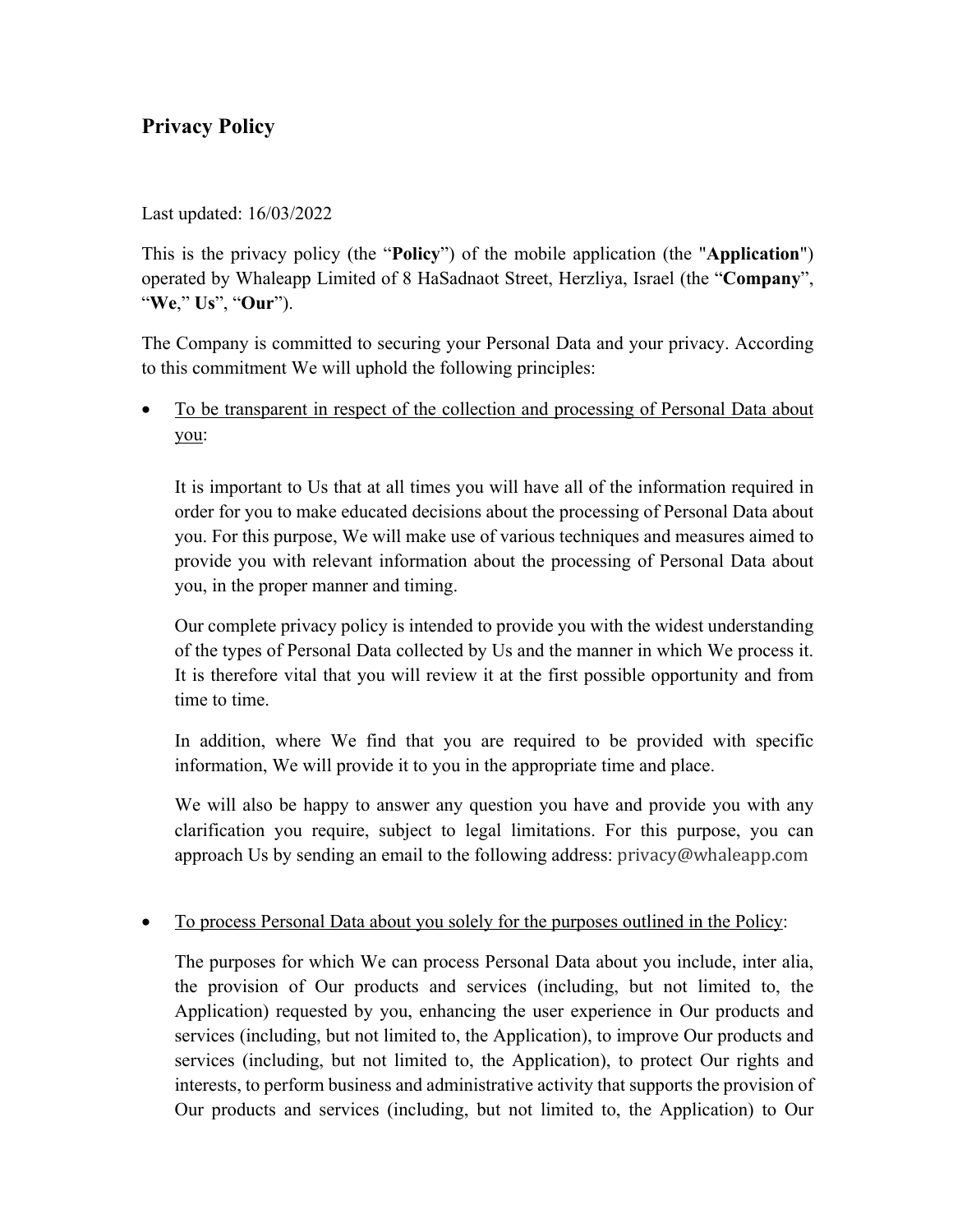customers and/or to uphold any legal and/or regulatory requirements. The entire list of the purposes for which We use Personal Data about natural persons is listed in section 7 of the Policy.

In addition, We will process Personal Data about you in order to understand your personal needs and preferences and provide you with personally tailored offers. You may request at any time that We will stop sending you personally tailored offers, and We will act according to such a request.

# • To invest significant resources in order to respect your rights in connection with Personal Data about you:

We apply significant resources in order to allow you to exercise your rights as a data subject. Therefore, you may approach Us any time you wish to review Personal Data about you, to have Us amend it, erase it, cease using it for specific purposes or in general or that We will transfer it to you or to a third party, and We will fulfill your wishes in accordance with the law.

# • To secure Personal Data about you:

While We cannot promise absolute protection of the Personal Data about you, We can promise that We use and will continue to use a wide array of means and measures that are aimed ensuring that the Personal Data about you is secured.

# Our Complete Privacy Policy

# **To What Does This Privacy Policy Apply?**

This Policy describes what kind of Personal Data the Company collects about natural persons, how it collects it, uses it, shares it with third parties, secures it, processes it etc.

In this Policy, any reference to "Personal Data" is to any information relating to an identified or identifiable natural person; an identifiable natural person is one who can be identified, directly or in combination with additional information that We have or that We have access to.

In this policy, wherever We refer to the "processing" of Personal Data, We refer to any operation or set of operations which is performed on Personal Data, including the collection, recording, organization, structuring, storage, adaptation or alteration, retrieval,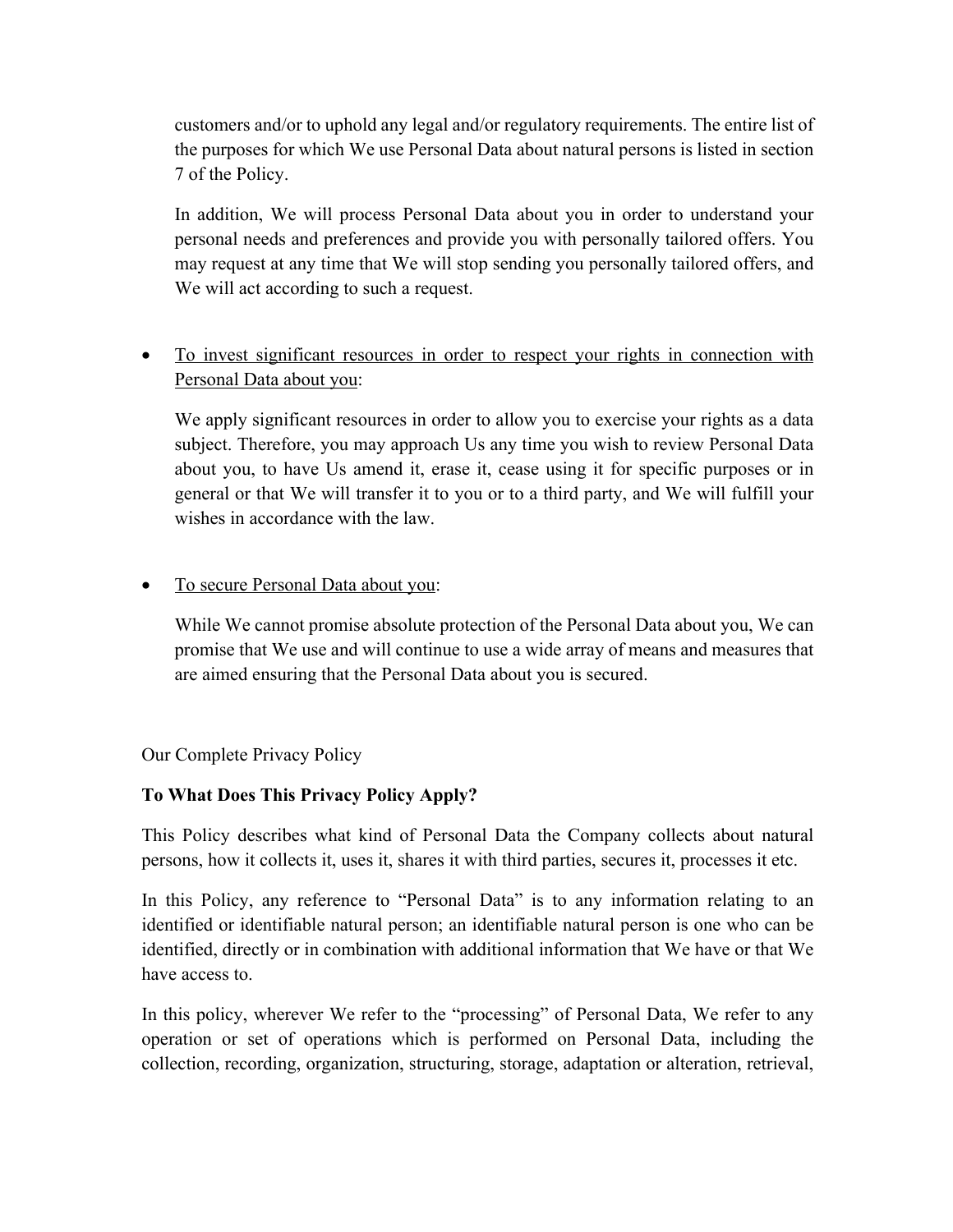consultation, use, disclosure by transmission, dissemination or otherwise making available, alignment or combination, restriction, erasure or destruction.

You must be at least 16 years old (or such other age permissible by applicable law, but no less than 13) to access and/or use the Application. We do not knowingly collect Personal Data about any person under the age of 16 (or such other age permissible by applicable law, but no less than 13).

### **1. Data Controller**

The Company is the data controller in respect of the Personal Data about you.

### **2. Data Protection Officer And The Company's EU Representative**

The data protection officer of the Company and the means to communicate with the data protection officer are:

#### **Anna Poisner**

8 haSadnaot street, Herzeliya, Israel

Data Protection Officer, Whaleapp Limited privacy@whaleapp.com

#### **3. When Do We Collect Personal Data About You?**

We collect Personal Data about you whenever you use Our products and services (including, but not limited to, the Application), Our service channels and/or contact Us. In some instances, you will actively provide Us with the Personal Data, and in other instances We will collect the Personal Data about you from examining and analyzing your use of Our products and services (including, but not limited to, the Application) and/or Our service channels.

# **4. No Obligation To Provide Personal Data To The Company And Its Implications**

You are not obligated to provide Us with any Personal Data about you. However, in some instances, not providing such Personal Data will prevent Us from providing you with the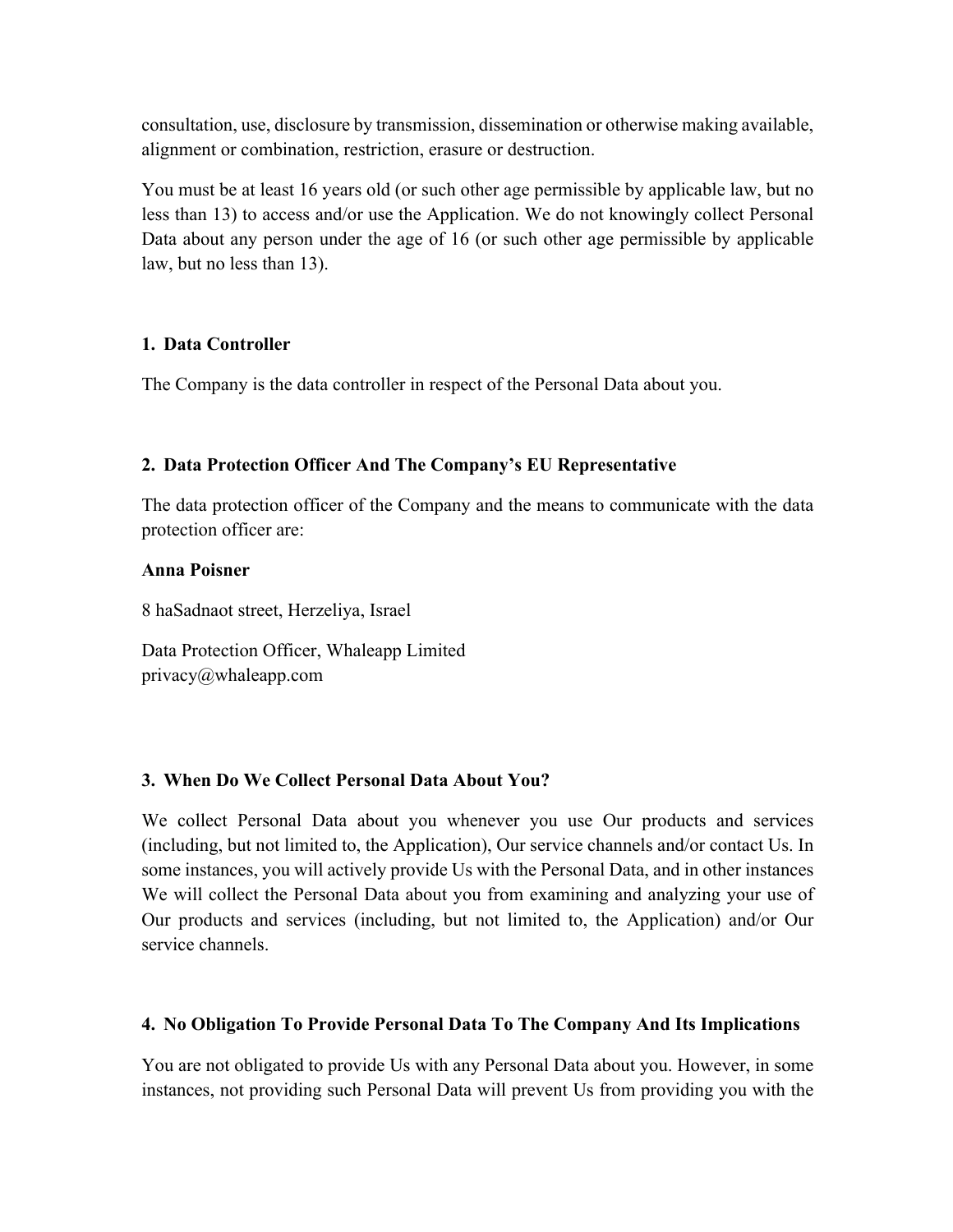products or services you request Us to provide you, prevent the use of the Application and/or cause the malfunctioning of Our products and services (including, but not limited to, the Application). Please see below a detailed description of such instances:

**A contractual obligation of the Company**: in some instances, the Company is contractually obligated to provide Personal Data about you. In these instances, while you are not obligated to provide the Personal Data about you, if you will not provide the Company with such Personal Data, We will not be able to provide you with the products and services to which the contractual obligation applies.

By way of example, if you do not provide Us with Personal Data required by an online platform via which the Application is available, We will not be able to allow you to use the Application.

**Providing Personal Data for the purpose of contracting with you**: in some instances, providing Personal Data about you is a precondition to executing a contract between yourself and the Company. In these instances, while you are not obligated to provide the Personal Data about you, if you will not provide the Company with such Personal Data, We will not be able to contract with you and therefore will not be able to provide you with Our products and services

By way of example, in order to install the Application, We will require to collect data about your mobile device.

# **5. What Personal Data About You Do We Collect?**

**Personal Data We collect upon connection via Facebook connect, any other social network or any other third party or when you approach Our support**: name and email address.

**Personal Data We collect if you link your account with Us to any of your social network profiles**: your social network identification number and any publicly available information from such profile.

**Personal Data We collect upon each time you visit the Application after installation**: device manufacturer and type, operating system info, the name of your carrier / internet service provider, connection type, device language, unique device identifiers, iOS device name, geolocation data, advertising ID, IDFA (unique identifier for iOS) and the IP address from which you access the Application.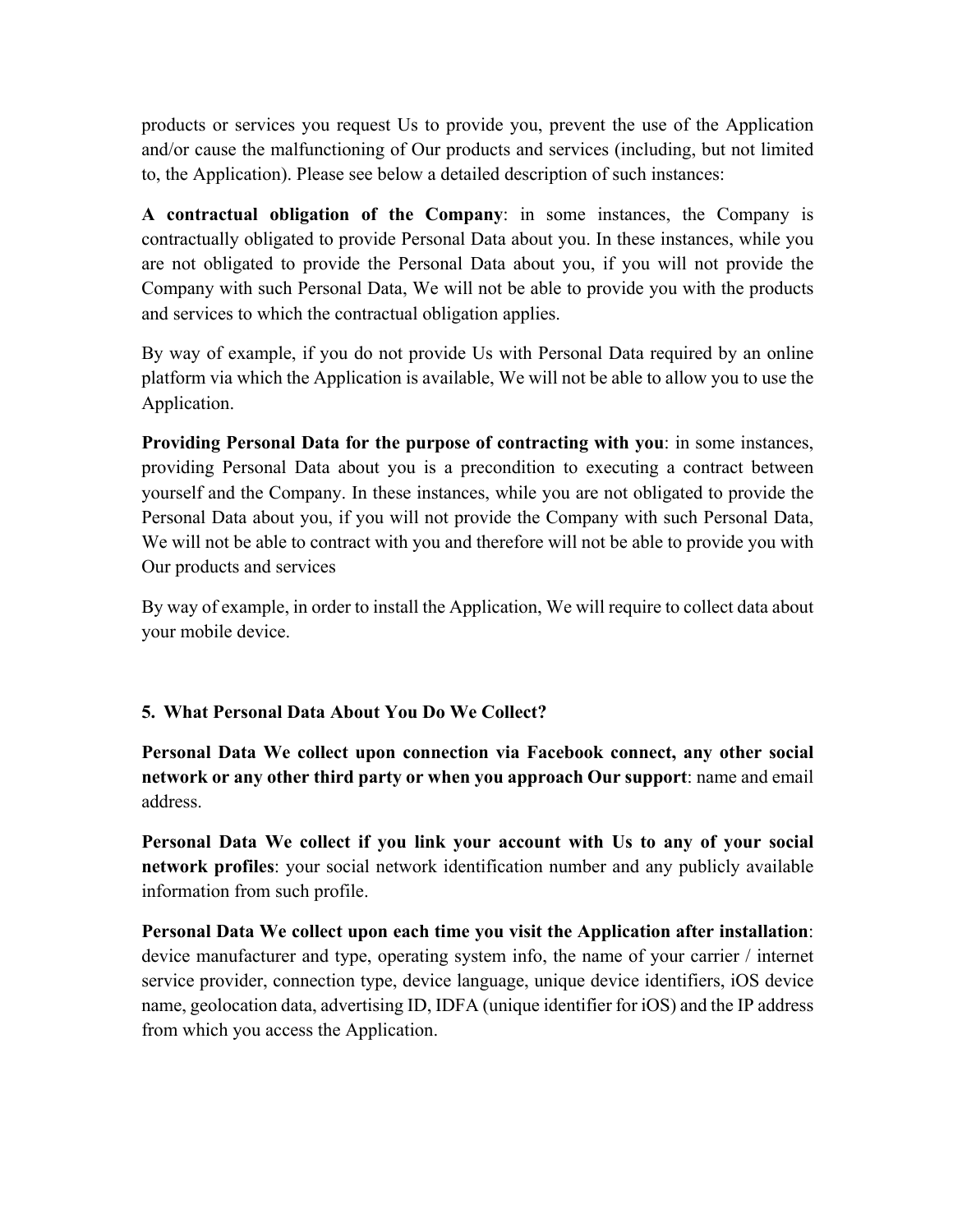**Personal Data We collect during your use of the Application**: your gameplay, bonuses, game session (including date, time and duration), winnings and losses and other in-game information.

**Personal Data We receive from you**: any Personal Data you provide to Us on your own free will when contacting Us, including via customer support, chat, social networks or in any other manner, including complaints, requests and comments. Our customer support representatives may record and/or document in writing your calls.

### **6. The Purposes Of The Processing Of Personal Data And Their Legal Basis**

The Company processes your Personal Data for one or more of the purposes outlined in this section and according to the appropriate legal basis.

The Company shall not process Personal Data about you unless there is a legal basis for such processing. The legal bases according to which the Company may process Personal Data about you are as follows:

a. **Your consent that the Company will process Personal Data about you for one or more specific purposes**. By way of example, for the purpose of sending marketing materials to you.

Where the legal basis for the processing of the Personal Data about you is consent, you may at any time withdraw your consent for the purposes for which you provided your consent by sending a notice free of charge to the following email address: privacy@whaleapp.com

Where you withdraw your consent for the processing of Personal Data about you, We might not be able to provide you with some or all of the products and services (including, but no limited to, the Application) you requested or in the form intended to be provided to you, and you will have no claim in respect of that.

- b. **Processing is necessary for the performance of a contract to which you are party or in order to take steps at your request prior to entering into a contract**. By way of example, in order to allow you to install and use the Application.
- c. **Processing is necessary for the purposes of the legitimate interests pursued by the Company or by a third party**. By way of example, for the purpose of improving Our products and services (including, but no limited to, the Application), or for the exercise or defense of legal claims.

Whenever the processing of Personal Data about you is necessary for the purpose of the legitimate interests pursued by the Company or by a third party, the processing is conditional upon such interests not overridden by your interests or fundamental rights and freedoms which require protection of Personal Data about you. At any time, you may approach Us by sending a notice to the following email address: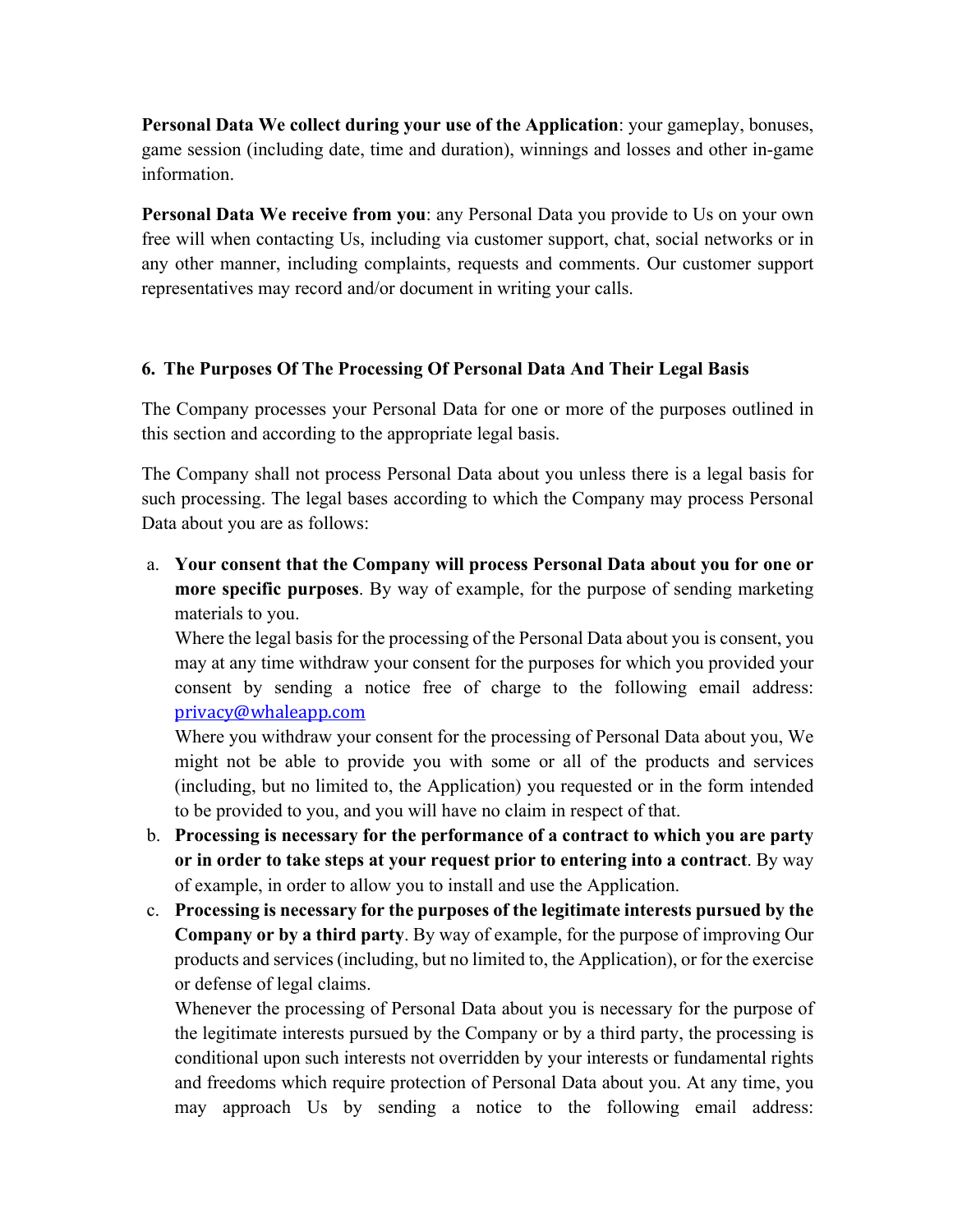privacy@whaleapp.com in order to receive information concerning the review performed by Us in order to reach the conclusion that We may process the Personal Data about you on account of such processing being necessary for the purposes of the legitimate interests pursued by the Company or by a third party.

The following list outlines the purposes for which We may process Personal Data about you and the legal basis for any such processing:

#### **Purpose Legal Basis**

- 1 **In order to install the Application** We will process your Personal Data in order to allow you to install the Application.
- 2 **In order to allow Us to provide you Our products and services (including, but not limited to, the Application), as well as use them**

Whenever you request to use the Application, Our products and services, including – but not limited to – to make use of a promotion or purchase any of Our products and services which can be purchased, We will process the Personal Information required for Us to perform such requests.

3 **In order to contact you for the purpose of operational requirements**

> In some circumstances, We will contact you in order to update you in respect of certain operational matters; for instance, where a certain aspect of Our products and services (including, but not limited to, the Application) is changing. In these

- Processing is necessary for the performance of a contract to which you are party or in order to take steps at your request prior to entering into a contract.
- Processing is necessary for the performance of a contract to which you are party or in order to take steps at your request prior to entering into a contract.

• Processing is necessary for the performance of a contract to which you are party or in order to take steps at your request prior to entering into a contract.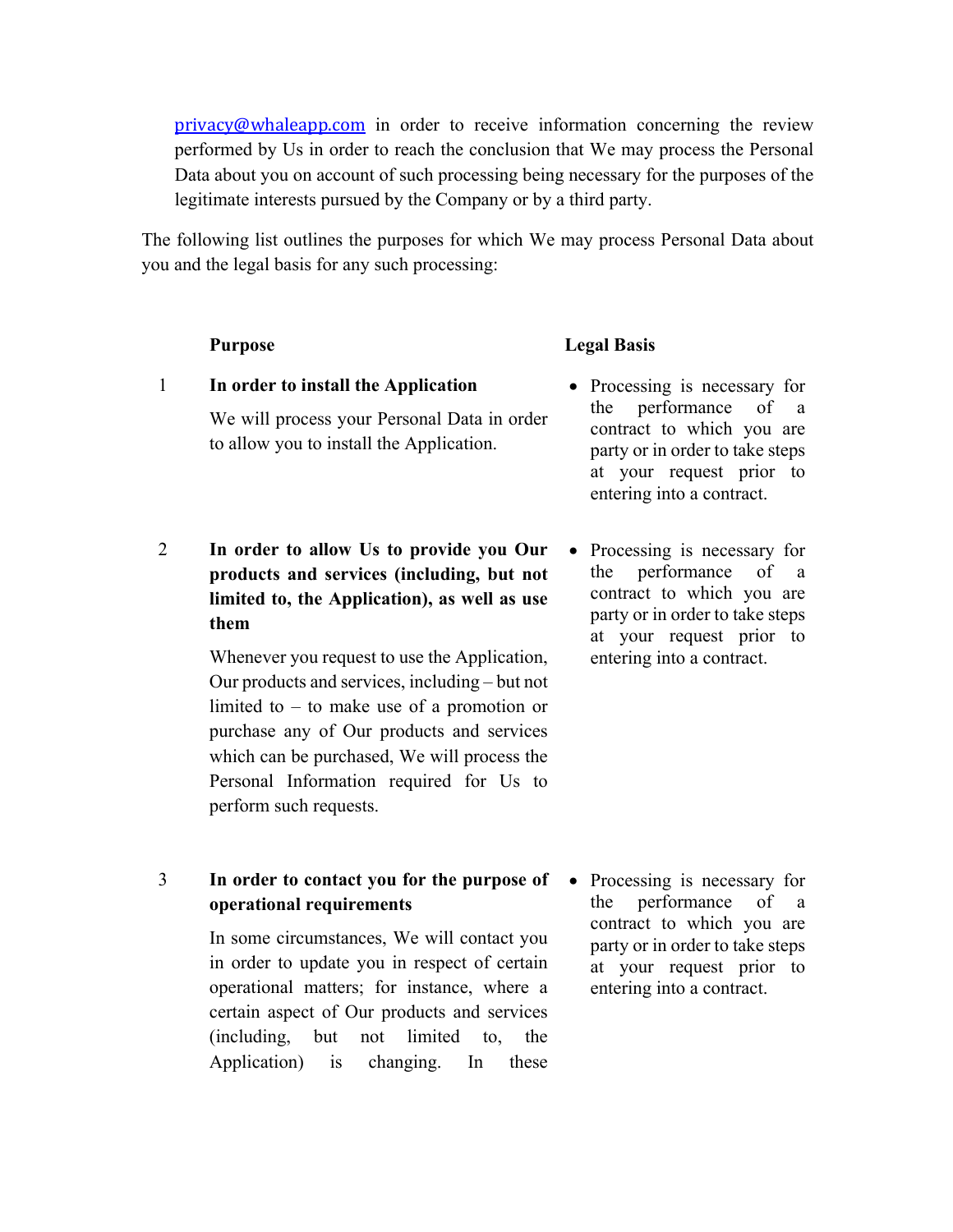circumstances, We will need to use Personal Data about you accordingly.

# 4 **In order to respond to your queries, requests and/or complaints, and to provide you with customer support services**

Processing of Personal Data about you is required in order to respond to queries you have concerning Our products and services (including, but not limited to, the Application), and in general to provide you with customer support services via various channels; including, but not limited to, chat and social networks.

# 5 **In order to provide you with tailor made marketing materials and offers**

In order to enhance and improve your user experience and the use of Our products and services (including, but not limited to, the Application), and in order to offer you with additional and new offers, products and services (whether of Ours or of third parties), We process Personal Data about you in order to adjust the materials presented to you according to your preferences, behavior, characteristics and interests; these materials can be Ours or of third parties. For this purpose, We use Personal Data automated analysis techniques, including profiling.

6 **In order to improve Our products and services (including, but not limited to, the Application), as well as to offer new ones**

> We may use Personal Data about you in order to improve Our products and services (including, but not limited to, the

• Processing is necessary for the purpose of the legitimate interests pursued by the Company or by a third party.

• Processing is necessary for the purpose of the legitimate interests pursued by the Company or by a third party.

• Processing is necessary for the purpose of the legitimate interests pursued by the Company or by a third party.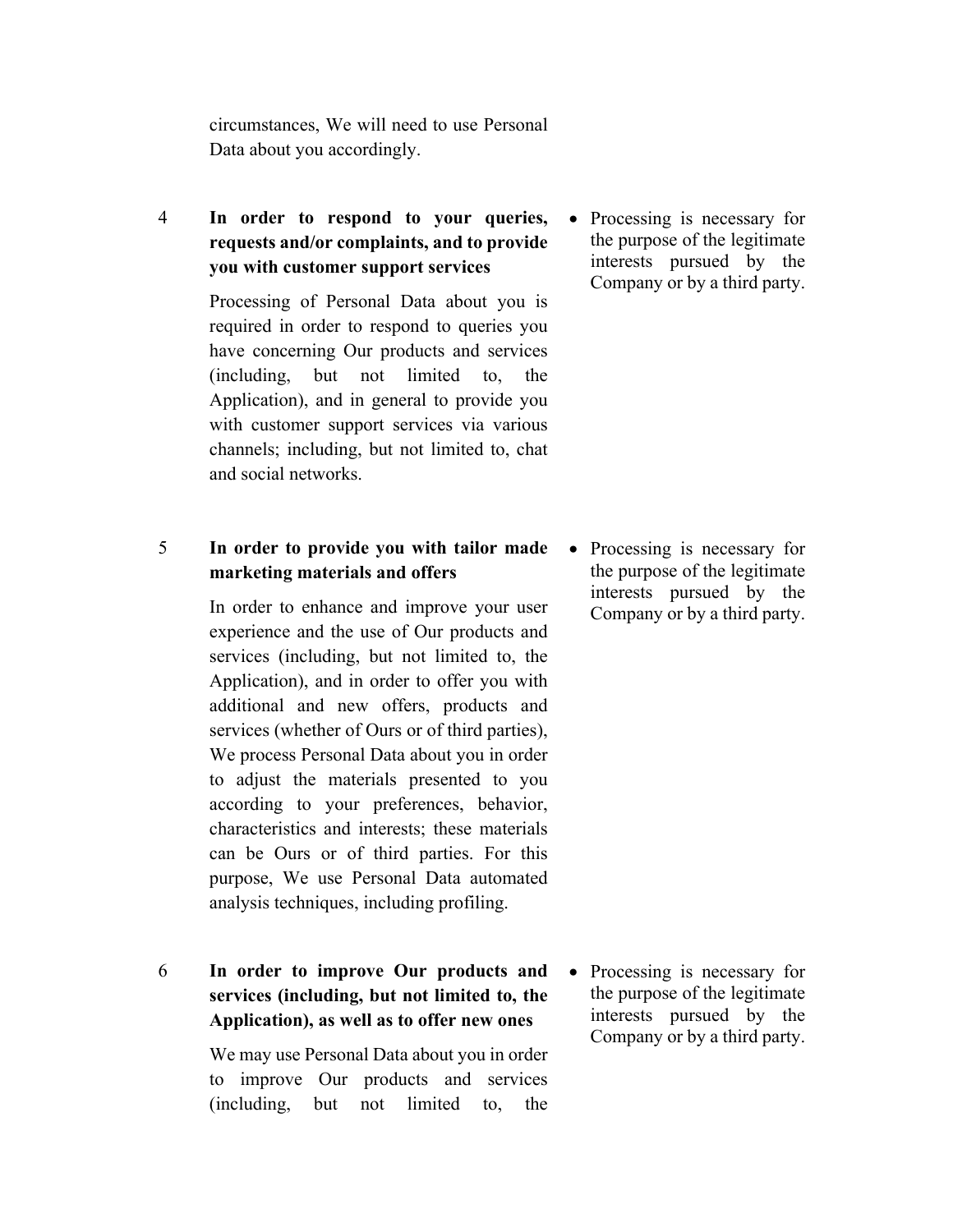Application), as well as for the purpose of offering new ones; such processing will include, inter alia, an analysis of previous uses by you of Our products and services (including, but not limited to, the Application), any comments and complaints received in respect of Our products and services (including, but not limited to, the Application), as well as any errors and malfunctions.

- 7 **In order to prevent fraud, abusive use of Our products and services (including, but not limited to, the Application)**
- Processing is necessary for the purpose of the legitimate interests pursued by the Company or by a third party.

#### 8 **In order to send you marketing materials**

Inasmuch as you agree to receive marketing materials from Us, We will send you, via the means of communication you consented to, marketing materials relating to Our products and services (including, but not limited to, the Application), whether in existence now or in the future, whether similar to Our products and services (including, but not limited to, the Application) and whether different ones, and/or products and services of third parties.

It is hereby clarified that you may withdraw your consent at any time, by sending an email free of charge with the title "unsubscribe" to the following email address: privacy@whaleapp.com or by clicking the unsubscribe option in any marketing material sent to you. Please note that you will be requested to choose from which means of communication (one, some or all) you wish to unsubscribe.

• Your consent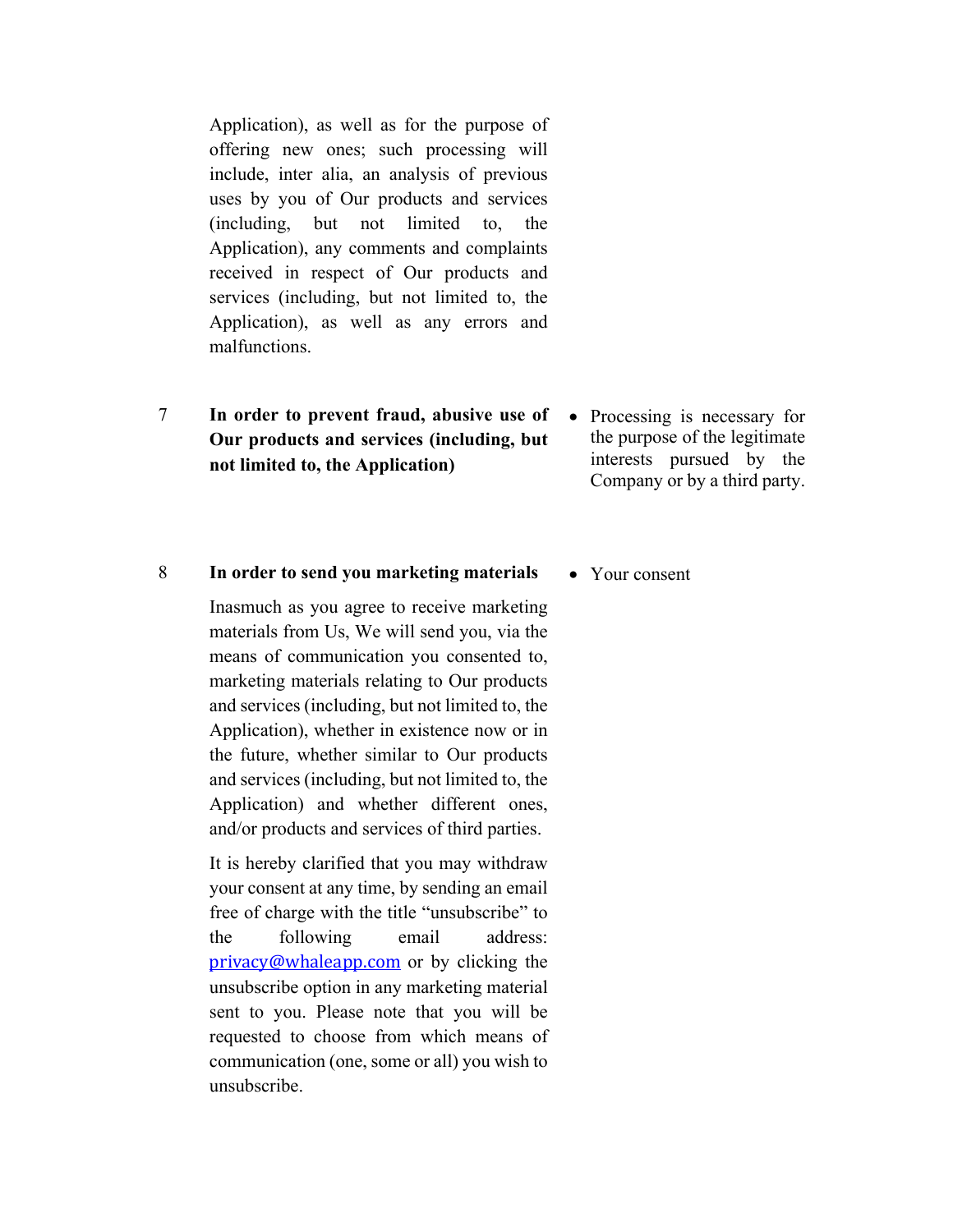It is hereby clarified that unsubscribing will not cause the deletion of your contact details, but to cease receiving marketing materials – unless you re-request to receive them.

- 9 **In order to analyze the effectiveness of any marketing and advertising campaigns and activities of the Company**
- 10 **In order to perform and maintain various activities supporting the offering and provision of Our products and services (including, but not limited to, the Application)**

Such activities include back office functions, business development activities, technical functionality and security, strategic decision making, oversight mechanisms etc.

11 **In order to perform analysis, including statistical analysis**

> We use various analytical measures (including statistical ones) in order to make decisions in various issues, including improving existing products and services and introducing and developing new ones.

12 **In order to protect Our and third parties' interests, rights and assets, including initiation or exercise or defense of legal claims**

> We may process Personal Data about you in order to protect the interests, rights and assets of Ours and of third parties, according to any law, regulation and agreement, including any of Our terms and conditions and policies.

- Processing is necessary for the purpose of the legitimate interests pursued by the Company or by a third party.
- Processing is necessary for the purpose of the legitimate interests pursued by the Company or by a third party.

• Processing is necessary for the purpose of the legitimate interests pursued by the Company or by a third party.

• Processing is necessary for the purpose of the legitimate interests pursued by the Company or by a third party.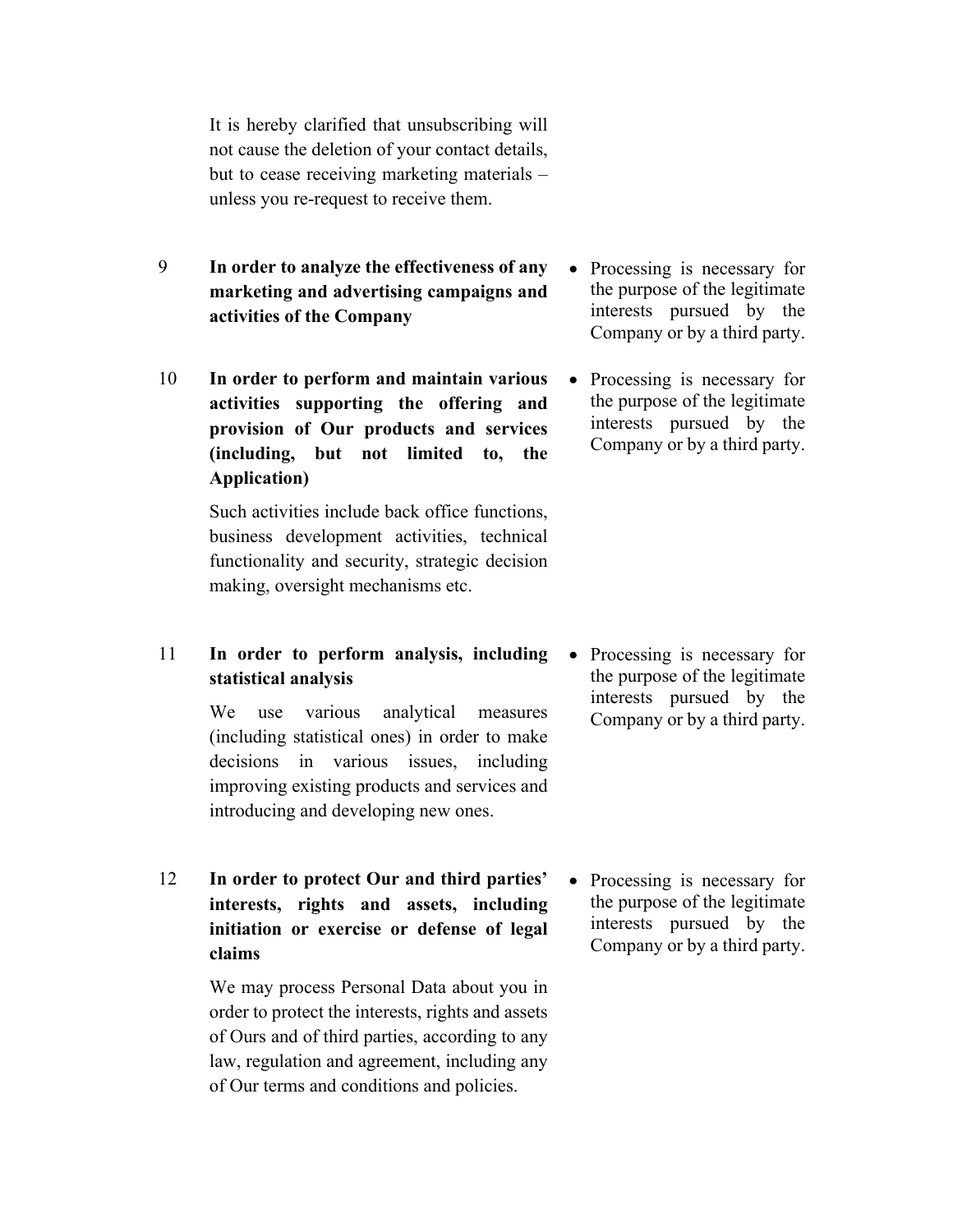# **7. Your Right To Object To The Processing of Personal Data About You Where Such Processing Is Necessary For The Purpose Of The Legitimate Interests Pursued By The Company Or By A Third Party**

Where the processing of Personal Data about you is necessary for the purpose of the legitimate interests pursued by the Company or by a third party, you have the right to object to such processing for this purpose by sending a notice to the following email address: privacy@whaleapp.com, unless We demonstrate compelling legitimate grounds for the processing which override your interests, rights and freedoms or for the establishment, exercise or defense of legal claims.

# **8. Your Right To Object To The Processing of Personal Data About You For Direct Marketing Purposes**

The Company provides you with offers that are tailored for you specifically, in order to enhance and improve your user experience and the use of Our products and services (including, but not limited to, the Application), and in order to offer you with additional and new offers, products and services including products and services of third parties. This is done following the processing of Personal Data about you, in order to adjust the materials presented to you, on the basis of your preferences, behavior, characteristics and interests. For this purpose, We use Personal Data automated analysis techniques that provide Us with analysis and conclusions concerning you in various aspects, including profiling.

By way of example, such analysis and conclusions may be used by Us in order to offer you products and services which We think may be of more interest to you; for instance, on the basis of your playing patterns, your device language, the time and day of the week in which you prefer to use Our products and services (including, but not limited to, the Application) etc.

Similar analysis and conclusions are used to the extent that you agreed to receive marketing materials from Us, as such materials are tailored to offer you products and services which We think may be of more interest to you.

Where Personal Data about you is processed for direct marketing purposes, you shall have the right to object at any time to such processing for this purpose, including profiling to the extent that it is related to such direct marketing, by sending a notice to the following email address: privacy@whaleapp.com, in which case We shall cease to process Personal Data about you for such direct marketing purposes.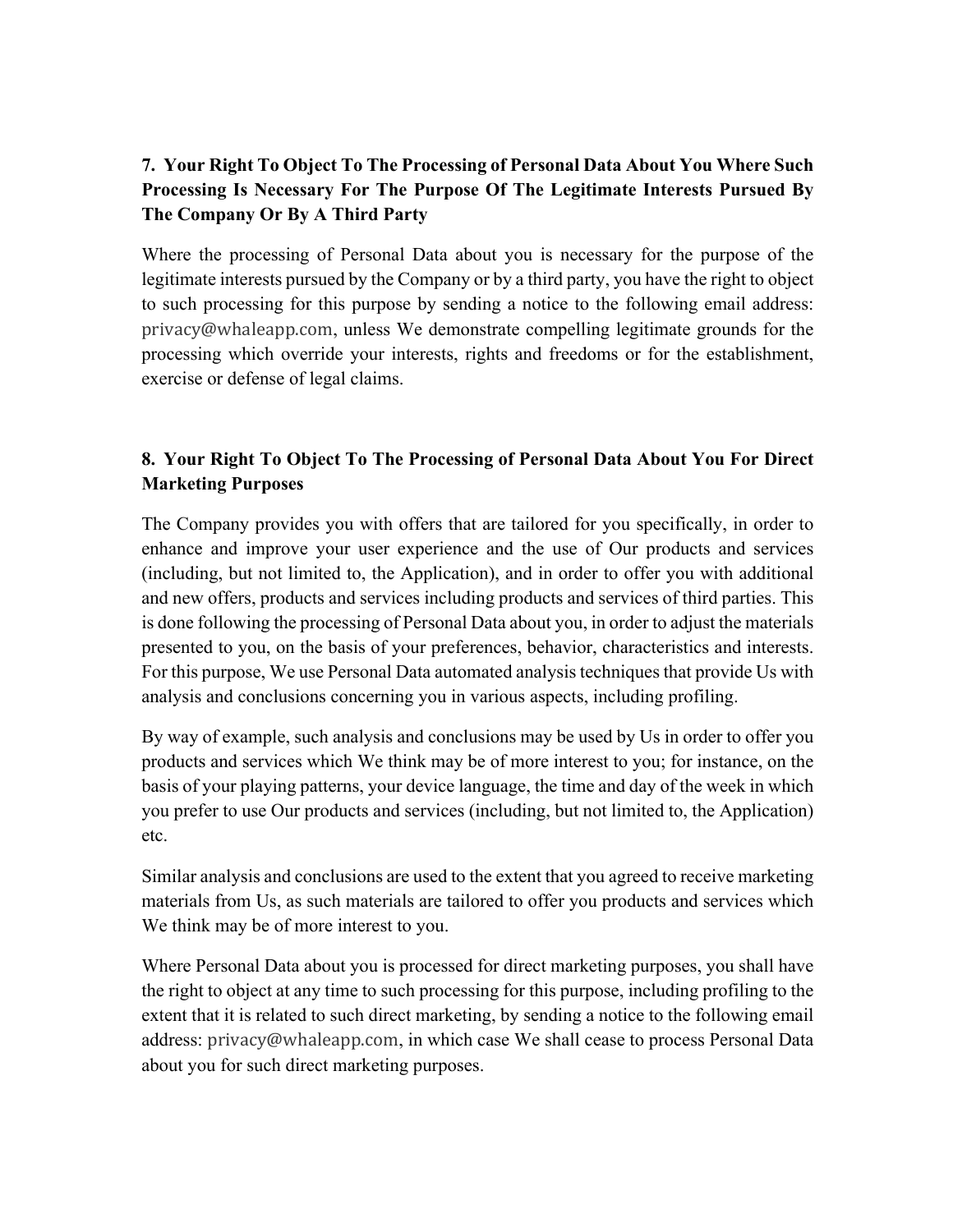In addition, you may withdraw your consent from receiving marketing materials at any time, by sending an email free of charge with the title "unsubscribe" to the following email address: privacy@whaleapp.com or by clicking the unsubscribe option in any marketing material sent to you. You can withdraw your consent from receiving marketing materials via push notifications in your mobile device's settings page.

Please note that if you opt out of receiving marketing communications from Us, We may still communicate with you from time to time if We need to provide you with nonmarketing information about Our products and services, if We need to request information from you with respect to a transaction initiated by you, or for other legitimate nonmarketing reasons.

# **9. Transfer Of Personal Data To Other Parties**

The Company shares Personal Data with companies within the group of companies of which the Company is a part, for the purpose of supporting the activities of the Company and the offering of the Company's products and services.

The Company may also share Personal Data about you with third parties that provide Us with the following services:

- a. Payment services
- b. Storage and hosting providers, including cloud computing services
- c. Fraud prevention and chargeback investigation
- d. IP address information
- e. Analysis of user experience
- f. Support
- g. Marketing
- h. Dispatch of materials, including marketing materials, via various means of communications, such as emails, push notifications and other electronic messages
- i. CRM data management
- j. Call enters
- k. Accounting and legal services
- l. Research, analytical, technical and diagnostic services

The Company may share Personal Data about you with governmental, local, official, regulatory or licensing authority, as well as where such disclosure is required to protect Our and third parties' interests, rights and assets, including initiation or exercise or defense of legal claims.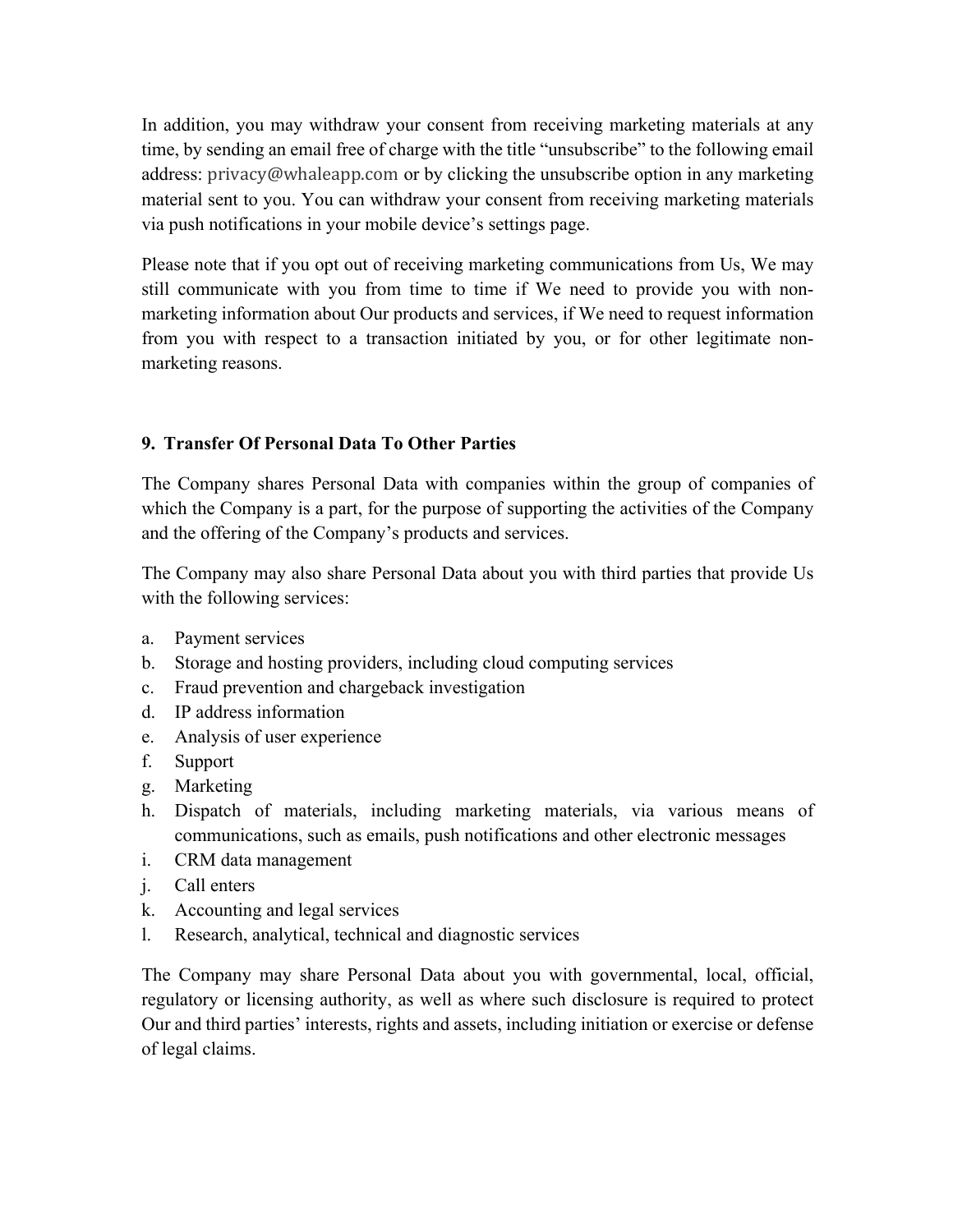In addition, We may disclose Personal Data about you to potential purchasers or investors of, or lenders to, the Company and/or any company within the group of companies of which the Company is a part, or in the event of any similar transaction (including the sale of assets of the Company and/or of any company within the group of companies of which the Company is a part), and/or in connection with any merger, reorganization, consolidation or bankruptcy of the Company and/or any company within the group of companies of which the Company is a part.

### **10. Your Rights in respect of The Personal Data About you**

You are entitled to the following rights in respect of the Personal Data about you. The exercise of such rights will be via sending an email requesting to exercise your right to the following email address: privacy@whaleapp.com

# **Right of access**

You have the right to receive from the Company confirmation as to whether or not Personal Data about you is being processed, and, where that is the case, access to the Personal Data and the following information: (1) the purposes of the processing; (2) the categories of Personal Data concerned; (3) the recipients or categories of recipient to whom the Personal Data have been or will be disclosed, in particular recipients in third countries outside the European Economic Area (EEA) or international organizations; (4) where possible, the envisaged period for which the Personal Data will be stored, or, if not possible, the criteria used to determine that period; (5) the existence of the right to request from the Company rectification or erasure of Personal Data or restriction of processing of Personal Data about you or to object to such processing; (6) the right to lodge a complaint with a supervisory authority; (7) where the Personal Data is not collected from you, any available information as to its source; (8) the existence of profiling; and (9) where Personal Data is transferred to a third country outside the EEA or to an international organization, the appropriate safeguards relating to the transfer.

The Company shall provide a copy of the Personal Data undergoing processing and may charge a reasonable fee for any further copies requested by you. Where you make the request by electronic means, and unless otherwise requested by you, the information shall be provided in a commonly used electronic form.

The right to obtain a copy of the Personal Data shall not adversely affect the rights and freedoms of others, and therefore if the request will harm the rights and freedoms of others, the Company may not fulfill your request or do so in a limited manner.

#### **Right to rectification**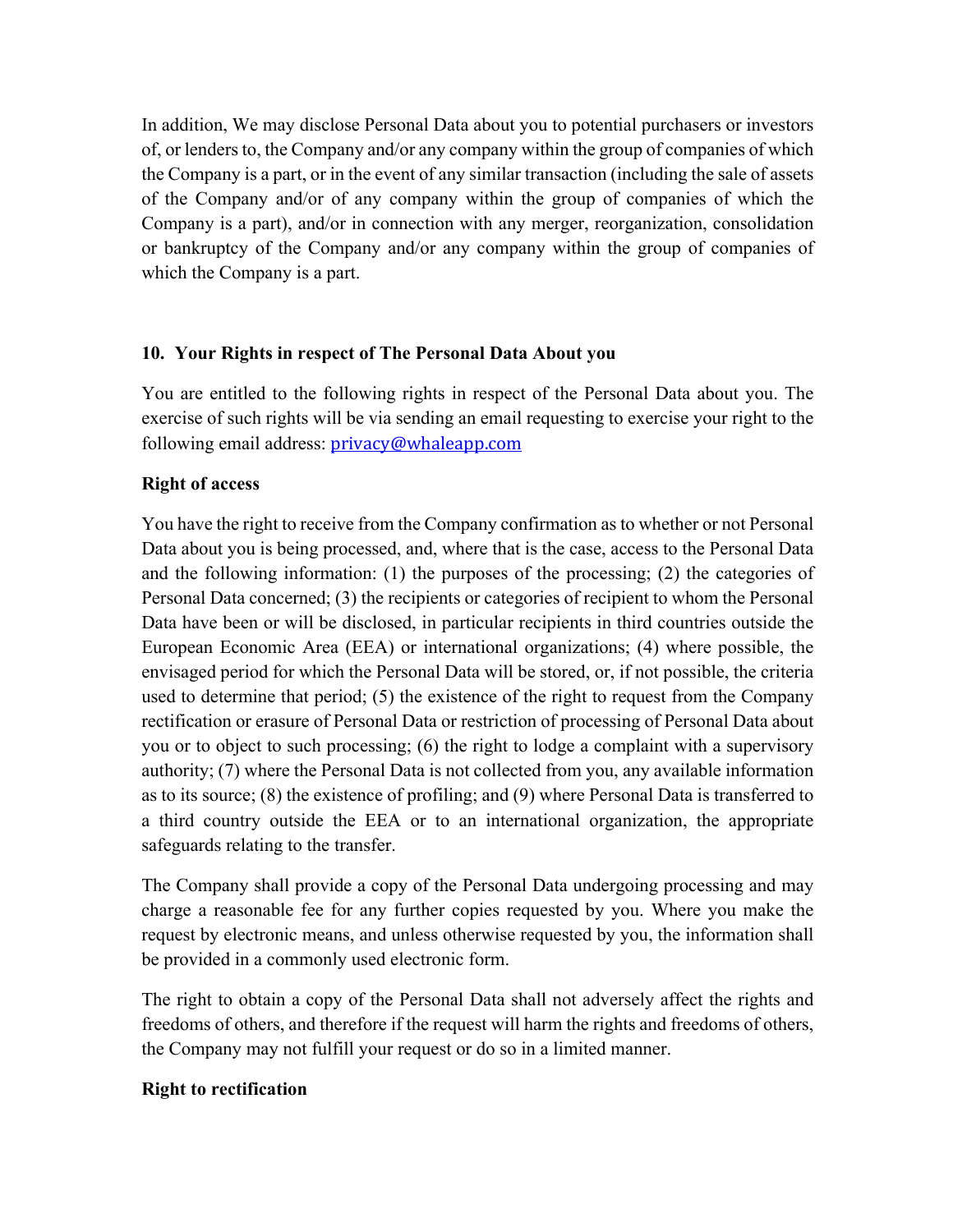You have the right to obtain from the Company the rectification of inaccurate Personal Data about you. Taking into account the purposes of the processing, you have the right to have incomplete Personal Data about you completed, including by means of providing a supplementary statement.

# **Right to erasure**

You have the right to obtain from the Company the erasure of Personal Data about you where one of the following grounds applies: (a) the Personal Data is no longer necessary in relation to the purpose for which it was collected or otherwise processed; (b) you withdraw your consent on which the processing is based and there is no other legal ground for the processing; (c) you object at any time, on grounds relating to your particular situation, to processing of the Personal Data which is based on the legitimate interests pursued by Us or by a third party, and there are no overriding legitimate grounds for the processing; (d) you object to the processing of the Personal Data for direct marketing purposes; (e) the Personal Data has been unlawfully processed; (f) the Personal Data has to be erased for compliance with a legal obligation in European Union or Member State law to which the Company is subject.

This right is not applicable to the extent that the processing is necessary: (a) for compliance with a legal obligation which requires processing by European Union or Member State law to which the Company is subject; or (b) for the establishment, exercise or defense of legal claims.

# **Right of restriction of processing**

You have the right to obtain from the Company restriction of processing of Personal Data about you where one of the following applies: (a) the accuracy of the Personal Data is contested by you, for a period enabling the Company to verify the accuracy of the Personal Data; (b) the processing is unlawful and you oppose the erasure of the Personal Data and request the restriction of its use instead; (c) the Company no longer needs the Personal Data for the purposes of the processing, but it is required by you for the establishment, exercise or defense of legal claims; (d) where the processing of the Personal Data is necessary for the purpose of the legitimate interests pursued by the Company or by a third party, unless We demonstrate compelling legitimate grounds for the processing which override your interests, rights and freedoms or for the establishment, exercise or defense of legal claims; (e) where the Personal Data is processed for direct marketing purposes, including profiling the extent that it is related to such direct marketing.

Where processing of Personal Data about you has been restricted following your request, such Personal Data shall, with the exception of storage, only be processed with your consent or for the establishment, exercise or defense of legal claims or for the protection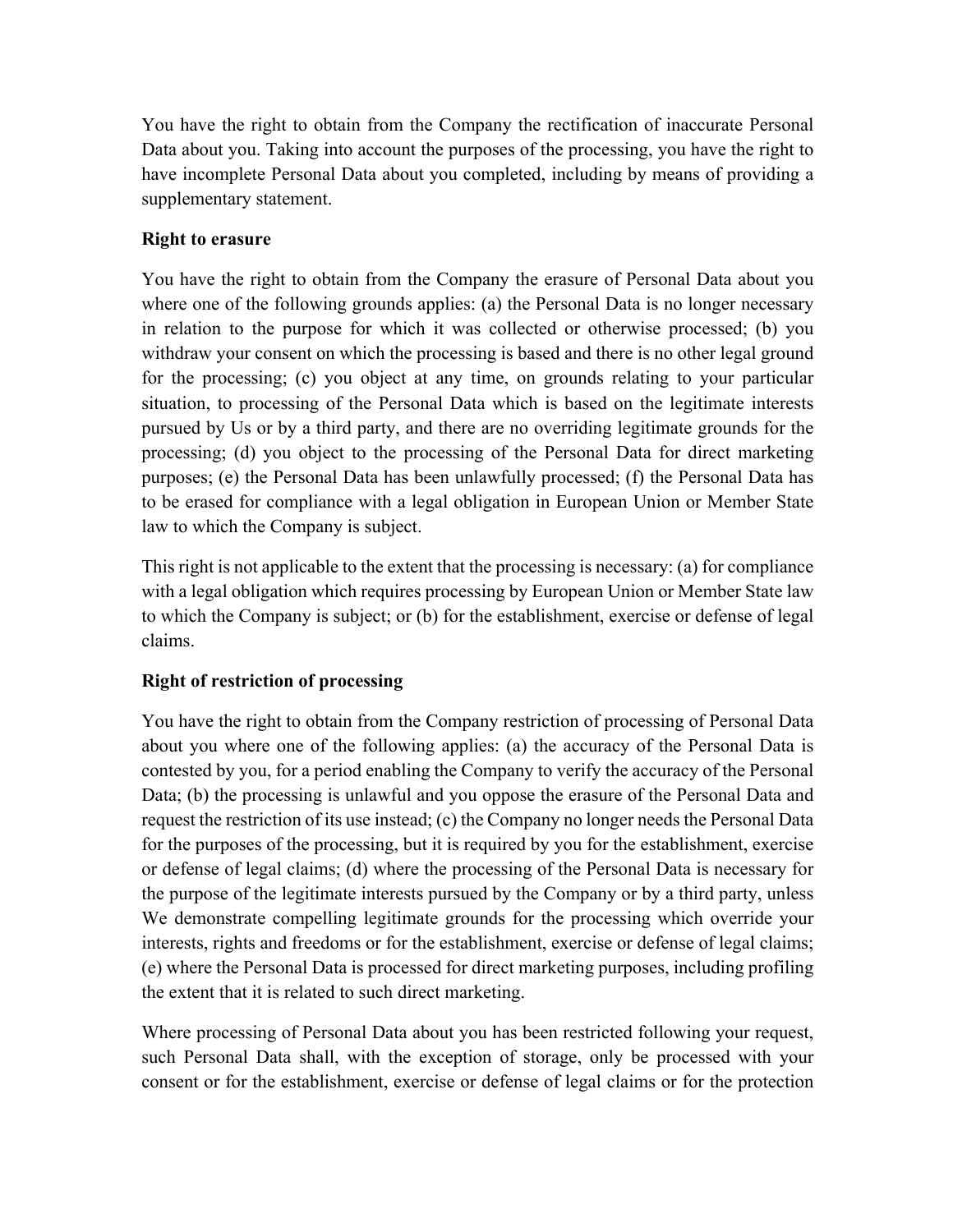of the rights of another natural or legal person or for reasons of important public interest of the European Union or of a Member State.

# **Right to data portability**

You have the right to receive the Personal Data about you, which you have provided to the Company, in a structured, commonly used and machine-readable format and have the right to transmit such Personal Data to another controller, where: (a) the processing is based on your consent or on a contract to which you are a party; and (b) the processing is carried out by automated means.

In exercising your right to data portability, you have the right to have the Personal Data about you transmitted directly from the Company to another controller, where technically feasible. The exercise of your right to data portability is without prejudice to your and the Company's rights under your right to erasure. In addition, the right to data portability shall not adversely affect the rights and freedoms of others.

# **Right to object**

You have the right to object, on grounds relating to your particular situation, at any time to processing of Personal Data about you which is based on the legitimate interests pursued by the Company or by a third party, including profiling based on such legitimate interests; in which case, We shall no longer process the Personal Data about you unless We demonstrate compelling legitimate grounds for the processing which override your interests, rights and freedoms or for the establishment, exercise or defense of legal claims.

You have the right to object at any time to the processing of Personal Data about you for direct marketing purposes, which includes profiling to the extent that it is related to such direct marketing.

# **Right to withdraw consent**

You may withdraw your consent provided to Us for the purpose of processing Personal Data about you at any time, without affecting the lawfulness of processing based on your consent before its withdrawal.

# **Right to lodge a complaint with a supervisory authority**

You have the right to lodge a complaint with a supervisory authority which is established by a Member State in order to protect the fundamental rights and freedoms of natural persons in relation to processing of Personal Data within the European Union.

Your rights in respect of Personal Data about you as outlined in this section 11 may be restricted by European Union or Member State law to which the Company is subject.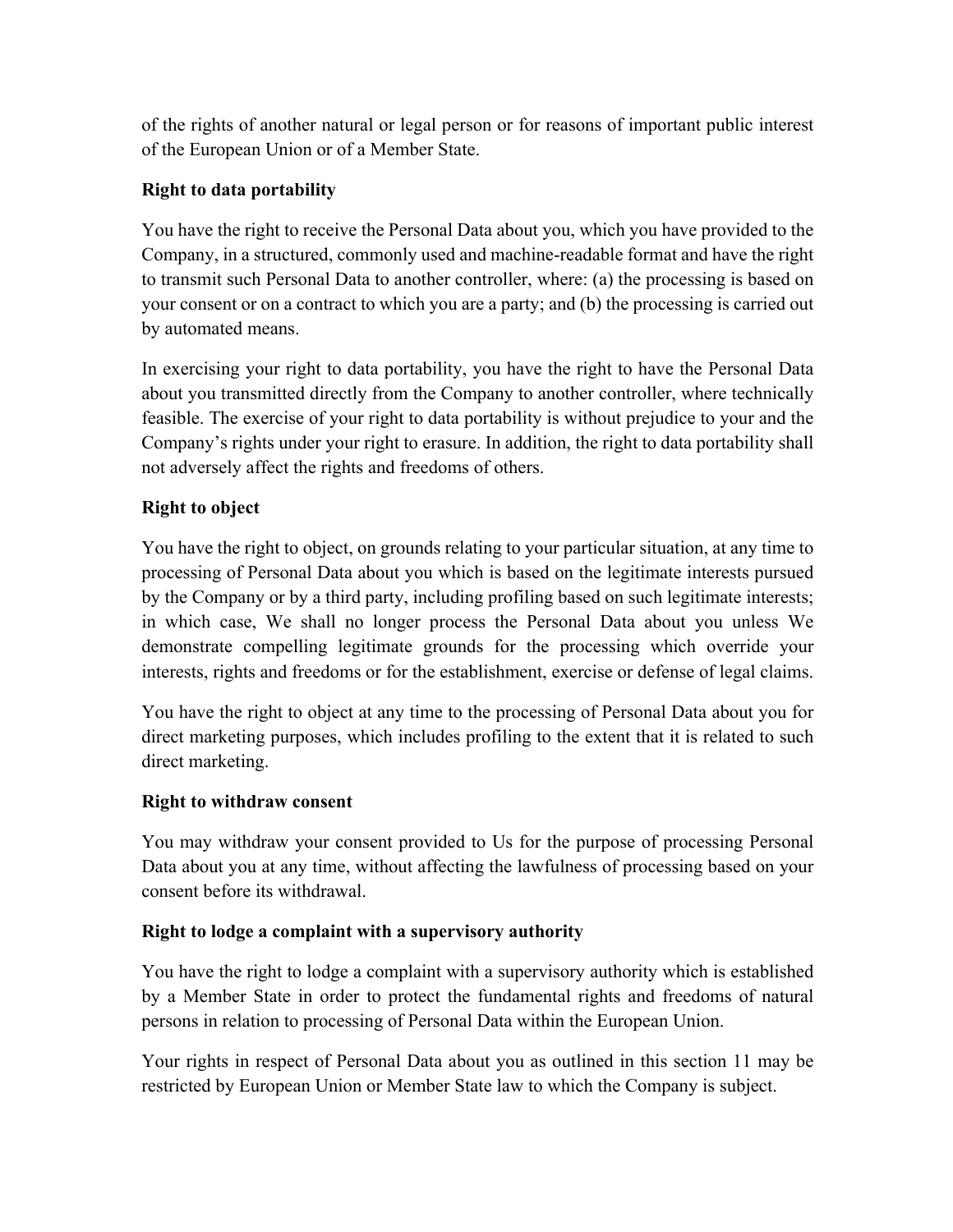We shall provide you with the information requested according to your rights outlined in this section 11 without undue delay and within one month of receipt of the request. That period may be extended by two further months where necessary, taking into account the complexity and number of the requests. We shall inform you of any such extension within one month of receipt of your request, together with the reasons for the delay.

The information requested according to your rights outlined in this section 11 shall be provided free of charge, unless stated otherwise in this section 11. Where requests are manifestly unfounded or excessive, in particular because of their repetitive character, We may either: (a) charge a reasonable fee taking into account the administrative costs of providing the information or communication or taking the action requested; or (b) refuse to act on the request.

The Company may require you to provide additional information necessary to confirm your identity in order to fulfill your request according to your rights outlined in this section 11, where We have reasonable doubts concerning the identity of the natural person making the request.

# **11. Retention Of Personal Data About You**

The Company shall retain Personal Data about you for as long as is required to fulfill the purposes of the processing of the Personal Data as outlined in this Policy, or for a longer period as required according to the legislation, regulation, policies and orders that apply to Us.

In general, We will hold Personal Data about you for a minimum period of five years after you uninstall the Application. Notwithstanding the above, any Personal Data provided by you in the context of chats between you and other customers and/or in forums operated by the Company will be held for no more than 30 (thirty) days.

In order to ensure that Personal Data about you is not retained for longer than is required, We periodically review Personal Data retained by Us in order to examine whether any Personal Data can be erased.

# **12. Transfers Of Personal Data To A Third Country Or An International Organization**

Personal Data about you may be transferred to a third country (i.e., jurisdictions outside the EEA) or to international organizations. In such circumstances, the Company shall take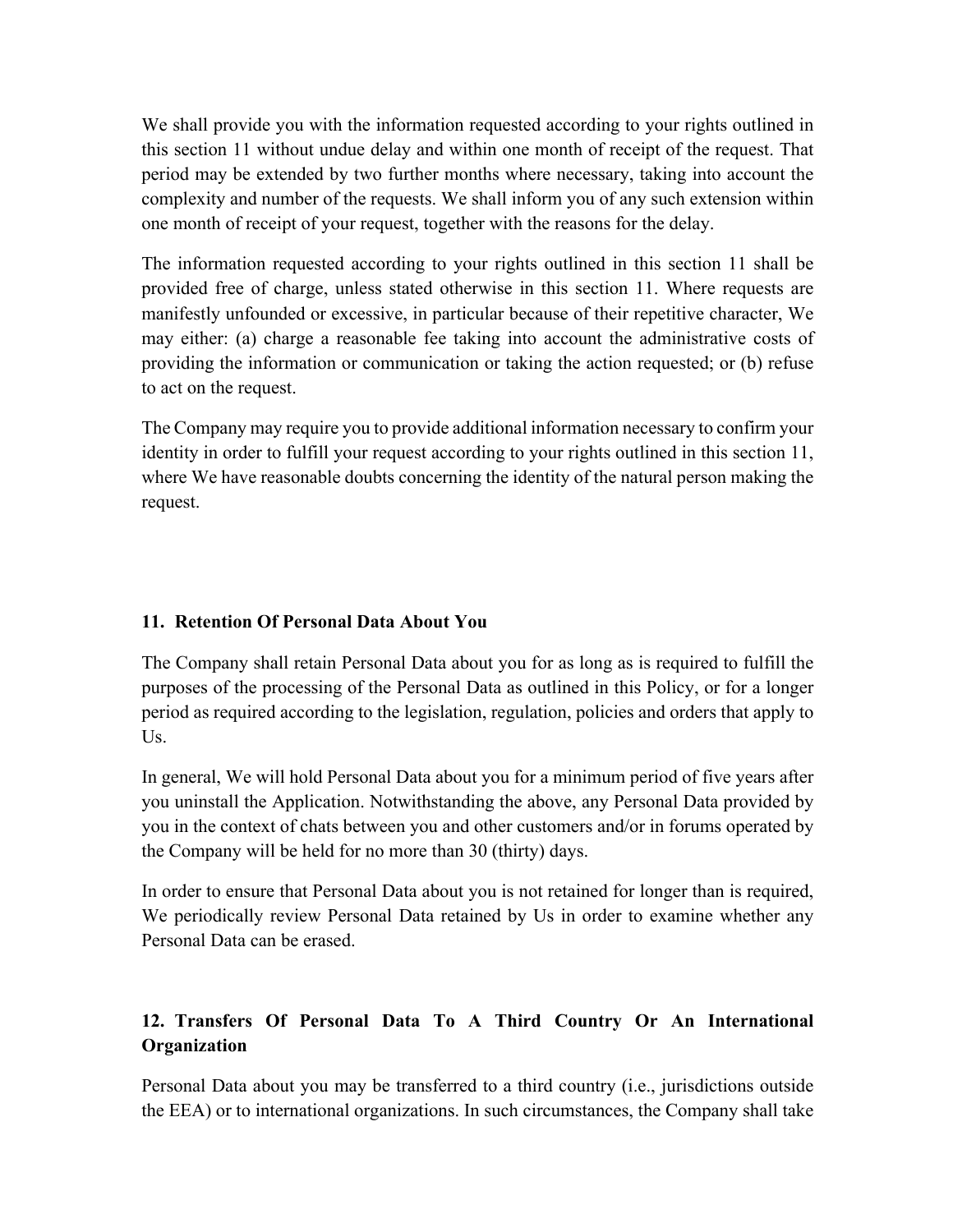appropriate safeguards aimed to ensure the protection of Personal Data about you and provide that enforceable data subject rights and effective legal remedies for data subjects are available.

These safeguards and protection will be available if any of the following are met:

- a. The transfer is to a third country or an international organization which the EU Commission decided that they provide an adequate level of protection to the Personal Data that is transferred to them pursuant to Article 45(3) of Regulation (EU) 2016/679 of the European Parliament and of the Council of 27 April 2016 ("**GDPR**");
- b. The transfer is according to legally binding and enforceable instrument between public authorities or bodies pursuant to Article 46(2)(a) of the GDPR; or
- c. The transfer is in accordance with standard data protection clauses adopted by the EU Commission pursuant to Article  $46(2)(c)$  of the GDPR; the clauses adopted by the EU Commission can be viewed at https://ec.europa.eu/info/law/law-topic/dataprotection/data-transfers-outside-eu/model-contracts-transfer-personal-data-thirdcountries\_en

You may request the Company to be provided with details concerning the safeguards employed by it to protect the Personal Data about you which is transferred to a third country or an international organization, by sending an email to the following address: privacy@whaleapp.com

# **13. Protection Of Personal Data About You**

We implement appropriate technical and organizational measures to ensure an appropriate level of security to Personal Data taking into account the risks that are presented by processing, in particular from accidental or unlawful destruction, loss, alteration, unauthorized disclosure of, or access to Personal Data transmitted, stored or otherwise processed.

We may be required, due to legal or other obligations outside Our control, to transfer Personal Data about you to third parties, such as public authorities. In such circumstances, We have limited control over the level of protection provided to the Personal Data about you by such third parties.

Any transfer of Personal Data via the internet cannot be fully secured. Therefore, the Company cannot ensure the protection of Personal Data about you when transferred via the internet to Us (including, but not limited to, via the Application).